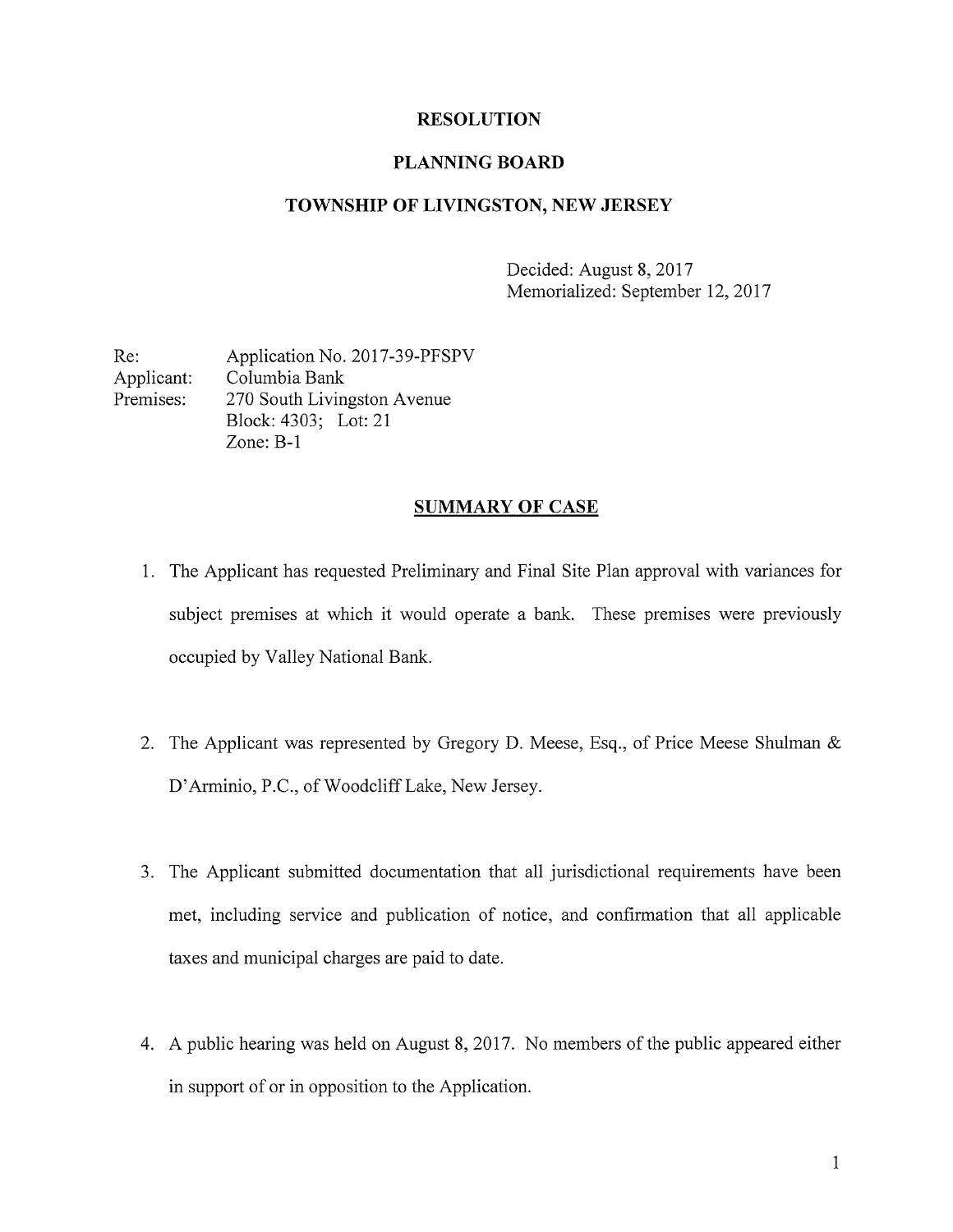- 5. Testifying on behalf of the Applicant was Matthew Welch, P.E. and P.P., admitted as an expert in civil engineering and land use planning.
- 6. The Board considered the following Plans submitted on behalf of the Applicant:
	- A: Sign Package prepared by Bergen Sign Company, dated 05/16/2017, signed and sealed by Stephen Dowoskin, R.A.;
	- B: Architectural plans prepared by Callisonrtkl New Jersey Architects, P.A., and dated 05-12-17;
	- C: Site Plans prepared by Stonefield Engineering & Design, dated 05-26-17 and signed and sealed by Jeffrey A. Martell, P.E.
- 7. The Applicant requested <sup>a</sup> number of waivers, as set forth on an attachment to the Application, which were granted by the Board.

# FINDINGS OF FACT

- 1. The Applicant is lessee of the subject premises and seeks to open a branch of its bank. A bank was previously operated at this location by Valley National Bank and is a permitted use.
- 2. On April 18, 2017, the Minor Subdivision/Site Plan Committee of the Board granted a Minor Site Plan approval to allow the Applicant to make minor site improvements for handicap accessibility and compliance, and to begin renovations to the building facade.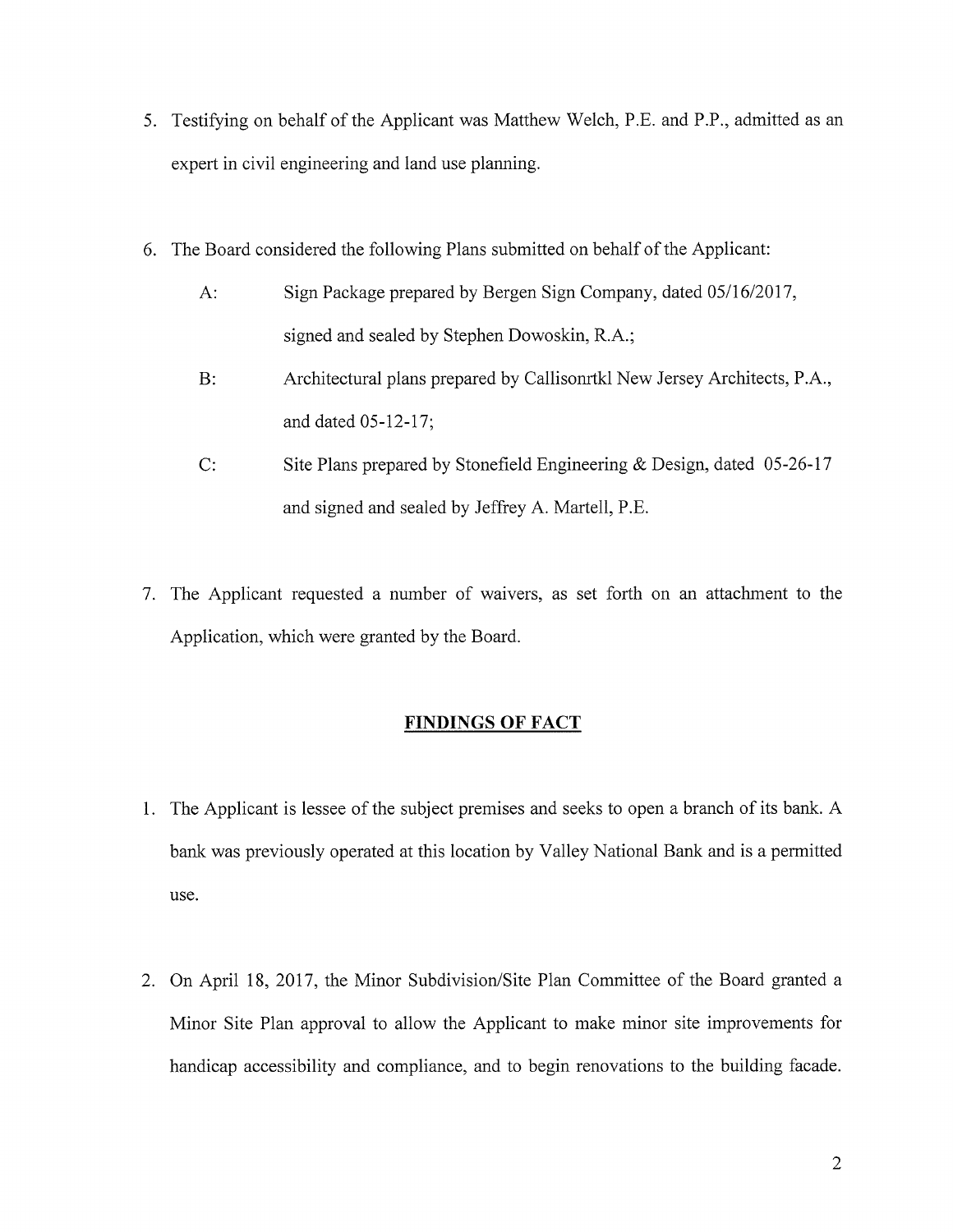This Application requests approval of improvements that were beyond the jurisdiction of that committee.

- 3. The plans would entail site improvements and upgrading, and modification of <sup>a</sup> two-lane drive-up facility at the rear of the property.
- 4. The Applicant also proposes to install new LED parking area lighting, new signage, and a free-standing monument sign.
- 5. The sign package submitted for approval presented a number of issues. Township Code Section 170-90.C permits a maximum of <sup>3</sup> signs which must be located on an entrance wall, wall facing a street, or on a canopy. Only one such sign may be illuminated. The signs proposed would consist of:
	- A: One large conforming illuminated wall sign facing the street.
	- B Two informational signs measuring 2 feet by 1.5 feet to be attached to the pillar between the two drive-up lanes.
	- C. An "open closed" illuminated sign located above the drive-up lanes.
	- D. Two "hours of operation" signs on glazing.
	- E. Two free-standing pole signs: one states "Do Not Enter" and the other provides directional instructions to the drive-up lanes.
	- F. A sign around the wall-mounted ATM machine with the name and logo of the bank and the words '24 HOUR BANKING".
	- G. An illuminated monument sign that would measure 54 inches by 54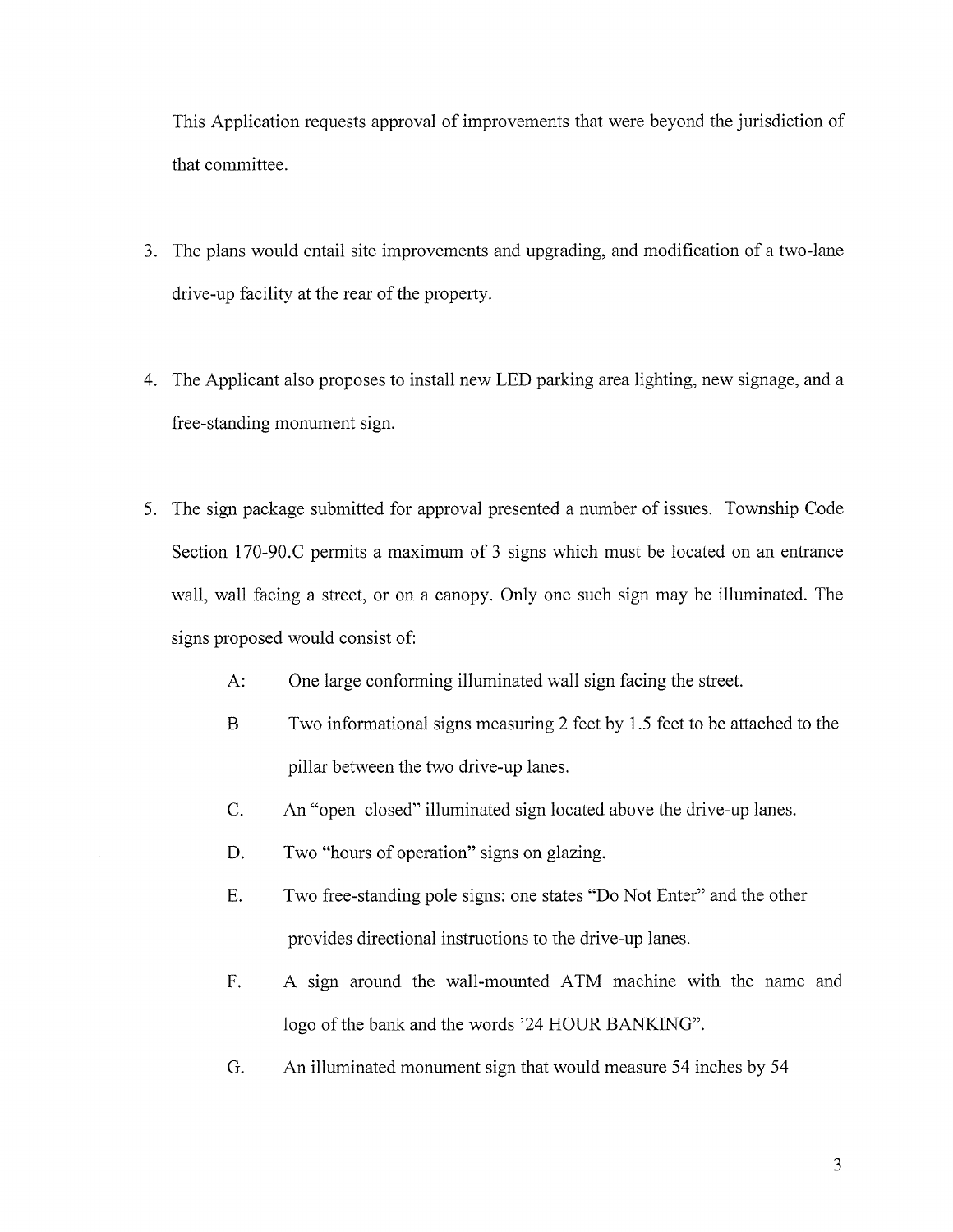inches and sit atop an 18-inch base for an over-all height of 72 inches. The sign would have the Applicant's name and logo and "24 HOUR BANKING".

- 6. During the course of the hearing, the Applicant agreed to modify the proposed monument sign to reduce it in size to 42 inches by 42 inches atop a 12-inch base; for an overall maximum height of 54 inches and with the letters not to exceed 5.5 inches in height.
- 7. The Applicant also agreed that: the two signs proposed to be on the pillar between the drive-up lanes would be consolidated; the clearance bars shown on Sign Package Sheet <sup>10</sup> will be added to the Site Plan; and, the traffic directional signs will not have the bank name or logo. In addition, one of the two proposed "hours of operation" signs on glazing was eliminated, so that there would be only one at the front door. Such sign would be compliant with the Township's Façades Ordinance.
- 8. The testimony of the Applicant's witness, Matthew Welch, was that landscaping with a row of deer resistant evergreen shrubs would be planted in the rear of the property in front of the 6-foot PVC solid fence that will be installed between the Site and adjoining residences pursuant to the Applicant's April 18, 2017 Minor Site Plan approval. Applicant will use beige color PVC for the fencing.

9. Mr. Welch further testified that a handicap-accessible ATM would be at the drive-up lane closest to the rear of the building, and the outer lane would be <sup>a</sup> teller lane serviced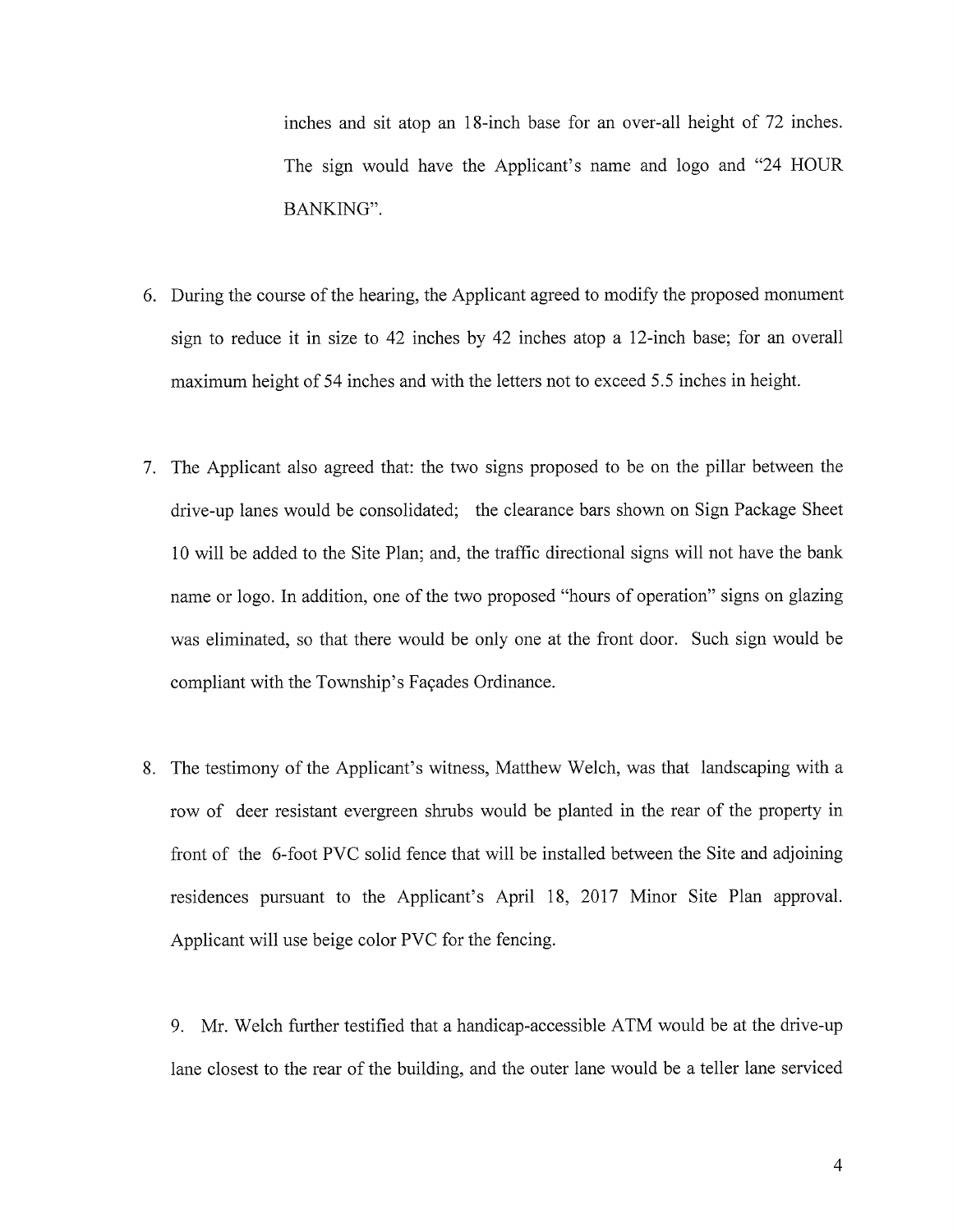by vacuum tubing. New parking striping for all off-street parking would be added, and 2 ADA-compliant van accessible parking stalls would be provided at the front of the building. All parking stalls at the front of the building will have bollards as shown on the site plan. The sidewalk at the front of the building would have ADA compliant curbing and ramps. A painted crosswalk from the northerly parking area across the drive-up access lanes to the building's front sidewalk would be provided. The Applicant agreed to also add a painted crosswalk from the rear parking area to a depressed curb to be installed at the sidewalk at the northwest rear corner of the building.

- 10. The Plans provide for 7 lights for the rear parking area and drive-up facility that comply with State lighting requirements for 24 hour banking. The fixtures will all have LED lights and there will be zero foot candle impact on the residential properties to the rear of the building.
- 11. A "Do Not Enter" sign depicted on Sheet 09 of the Sign Package will be placed at the exit from the drive-up facility so that vehicles coming from the adjacent 7-Eleven parking area do not mistakenly enter those lanes.
- 12. The ATM sign is not illuminated, but is an additional sign for which a variance is needed from Township Code Section 170-90.C.
- 13. The wall sign at the front of the building would be compliant with a height of 4 feet and <sup>a</sup>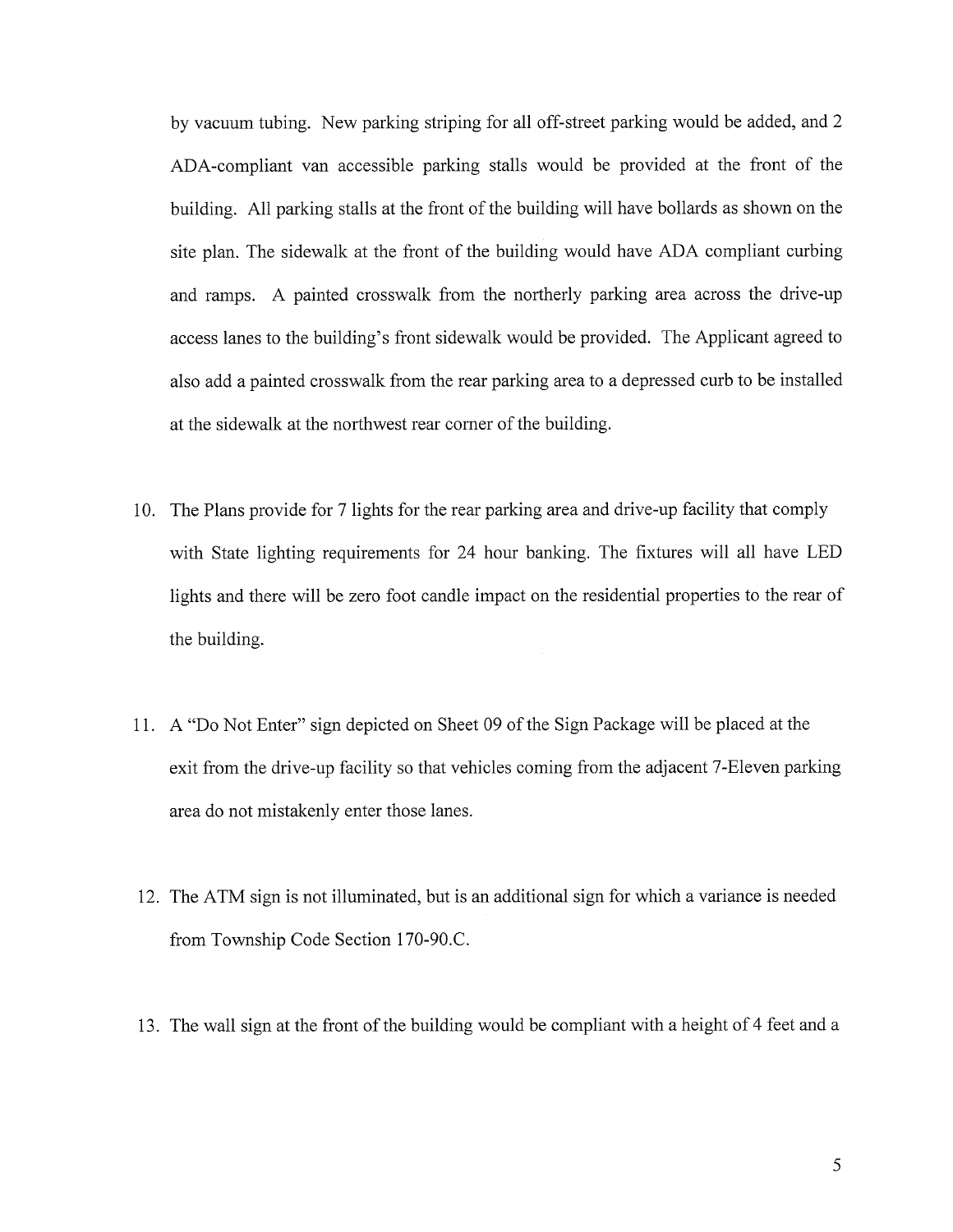width of 24 feet 3  $\&$  1/8 inches, not extending more than 15 inches from the wall, with the logo and words Columbia Bank in channel letters and internally illuminated by LEDs.

- 14. The rear parking spaces would measure 18 feet with a two-foot overhang as permitted by ordinance and is an existing condition. A total of <sup>31</sup> parking stalls are being provided, whereas 11 are required by ordinance. Parking in the front yard is a continuing nonconformance.
- 15. Applicant agreed that it will, in coordination with the Township Engineer, amend the site plan to provide for installation of an appropriate number and type of planters between the access lanes for the drive-up facility and the driveway to and from the rear parking area so as to establish clear separation of those lanes and the driveway.
- 16. Mr. Welch, as planning expert, testified that all of the variances should be approved under the provisions of N.J.S. 40:55D-70.c.(2) because the benefits from approval would outweigh any detriments. These variances allow for more efficient use of the property and provide advantages for traffic flow that will improve safety in motorists accessing and operating on the premises. There would be no detriment to the public good nor any detriment to the Zone Plan or Zoning Ordinance.

### VARIANCES REQUESTED

1. The variances from Township Code Section 170-94.C required by the Applicant are: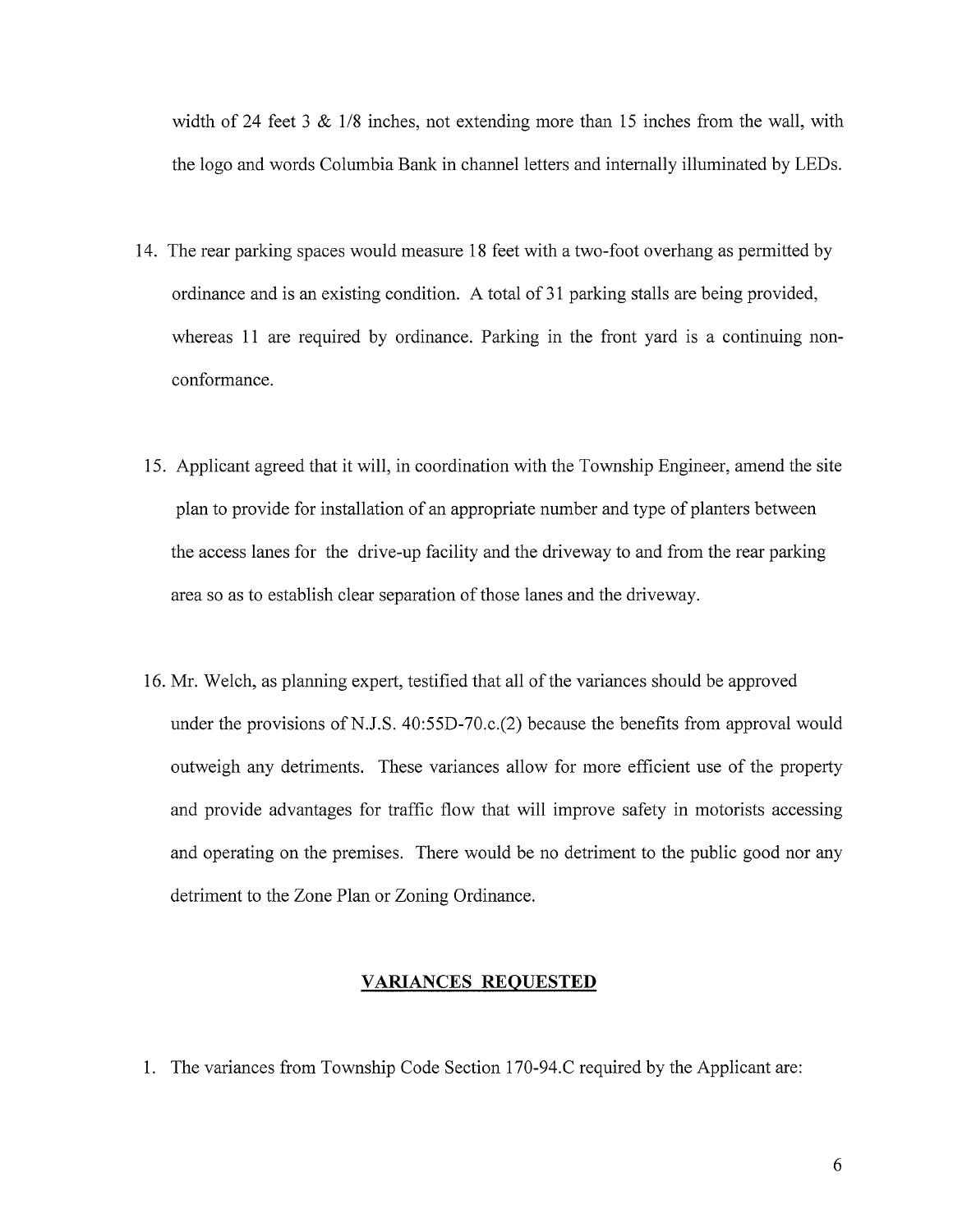- A: To permit an internally illuminated monument sign.
- B: To permit an internally illuminated "Open Closed" sign on the canopy of the drive-up teller lane.
- C: To add two clearance signs on clearance bars; with one suspended over each of the two lanes of the drive-up facility.
- D: To add a wall sign with the name and logo of the Applicant at the ATM.
- F. To have an hours of operation and transaction rules sign, with the logo and name of the Applicant, mounted on the drive-up facility's support column between the two drive-up lanes.

### CONCLUSIONS OF THE BOARD

1. The Board hereby approves and grants the request for Preliminary and Final Site Plan approval, with the variances listed below, and subject to the conditions set forth herein.

2. The Applicant has demonstrated that the requested variances from generally applicable bulk requirements should be granted as consistent with the provisions of N.J.S.A. 40:55D-70.c.(2) in that the variances will allow for safer vehicular and pedestrian traffic flow benefits, would outweigh any detriments and allow for more efficient use of the property.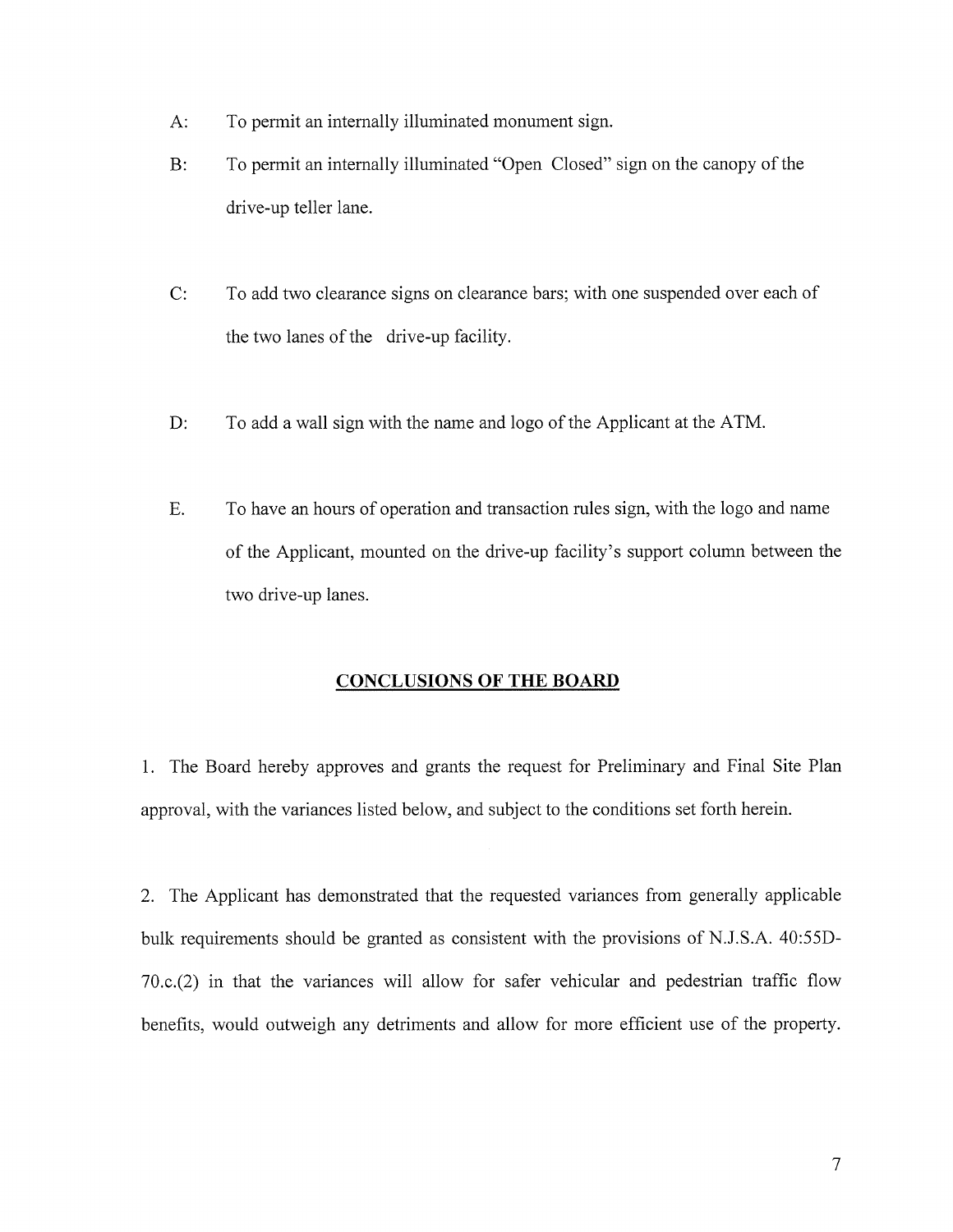The requested variances can be granted without substantial detriment to the public good or any detriment to the Zone Plan or Zoning Ordinance.

3. The following variances from Township Code Section 170-90.C, which limits the location and type of signs accessory to the business conducted on the property, are granted:

- a. A monument sign at the location depicted on Site Plan drawing C-102, with <sup>a</sup> height of 42 inches and <sup>a</sup> width of 42 inches installed on <sup>a</sup> base with a height of 12 inches creating an over-all height of 54 inches; such sign to bear the logo and text depicted on Sign Package Sheet 07 with only internal illumination for the logo and the name of the bank.
- b. A single non-illuminated sign with the bank's logo and name and the hours and conditions of use to be located on the pillar between the driveup facility's two lanes.
- c. One non-illuminated clearance bar sign at each drive-up facility lane, as shown on Sign Package Sheet 10, designating vehicular clearance.
- d. One internally illuminated "Open Closed" sign on the canopy of the drive-up facility at the teller lane as shown on Sign Package Sheet 10.
- e. One non-illuminated sign on the rear wall at the ATM as shown on Sign Package Sheet 14.

8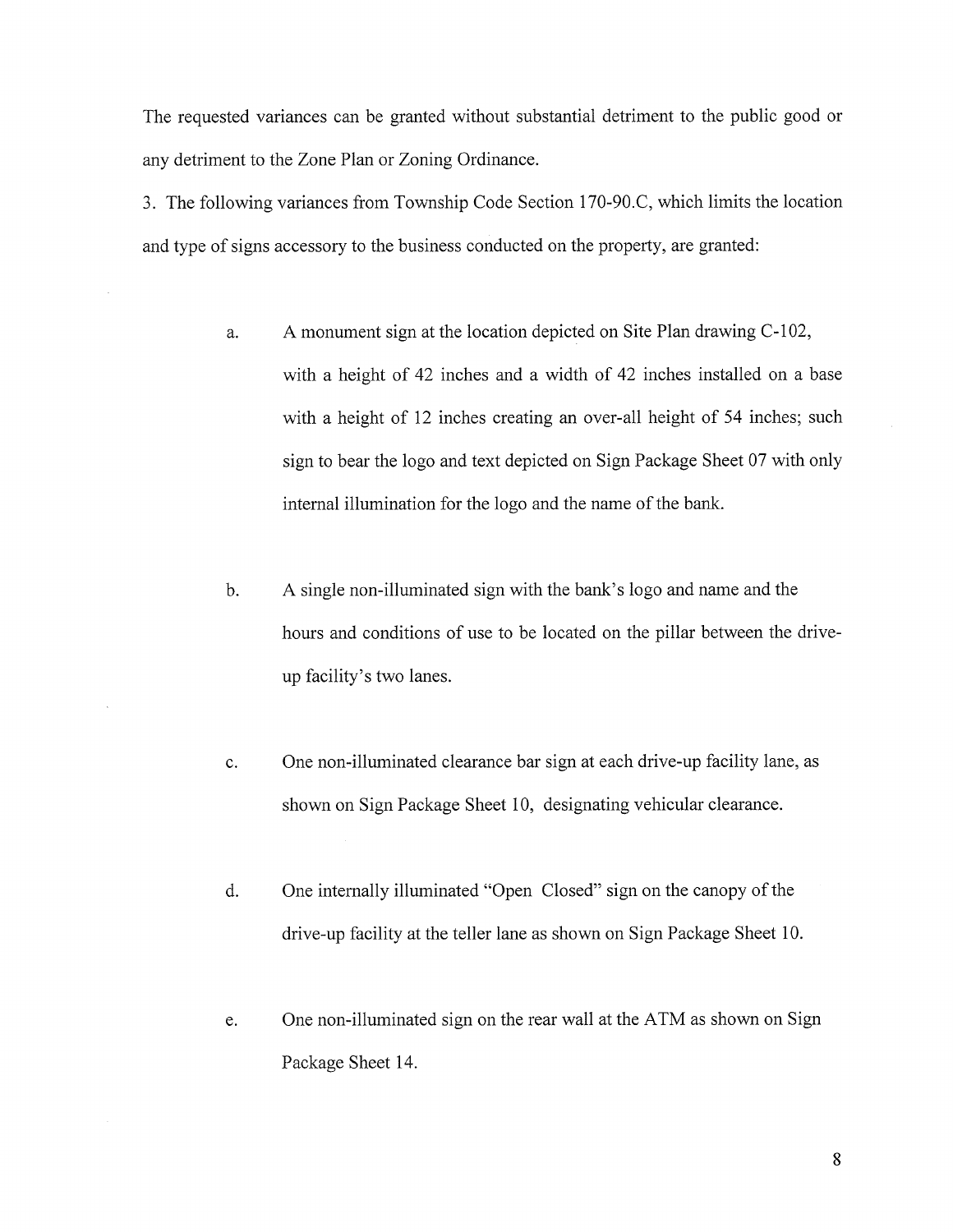- 4. Approval herein is subject to the following Conditions agreed to by the Applicant
	- a. The Sign Package and the Site Plan shall be revised to include all changes agreed to in the course of the hearing; including but not limited to:
		- (1) Dimensions of the monument sign.
		- (2) Consolidation and modification of signs on drive-up facility pillar.
		- (3) Painted crosswalks.

 $\ddot{\cdot}$ 

- (4) "Do Not Enter" sign to be as in sign package.
- (5) Clearance bars to be added to Site Plan.
- b. In coordination with the Township Engineer, the Applicant shall further amend the Site Plan to provide for installation of an appropriate number and type of planters to be installed in the cross-hatched area between the drive-up facility access lanes and the driveway to and from the rear parking area so as to establish clear separation of those lanes and the driveway.
- c. Off-street parking area lighting shall not spill over onto adjacent residential properties.
- d. A painted crosswalk shall be added from the rear parking area spaces to a depressed curb to be installed at the sidewalk at the northwest rear corner of the building.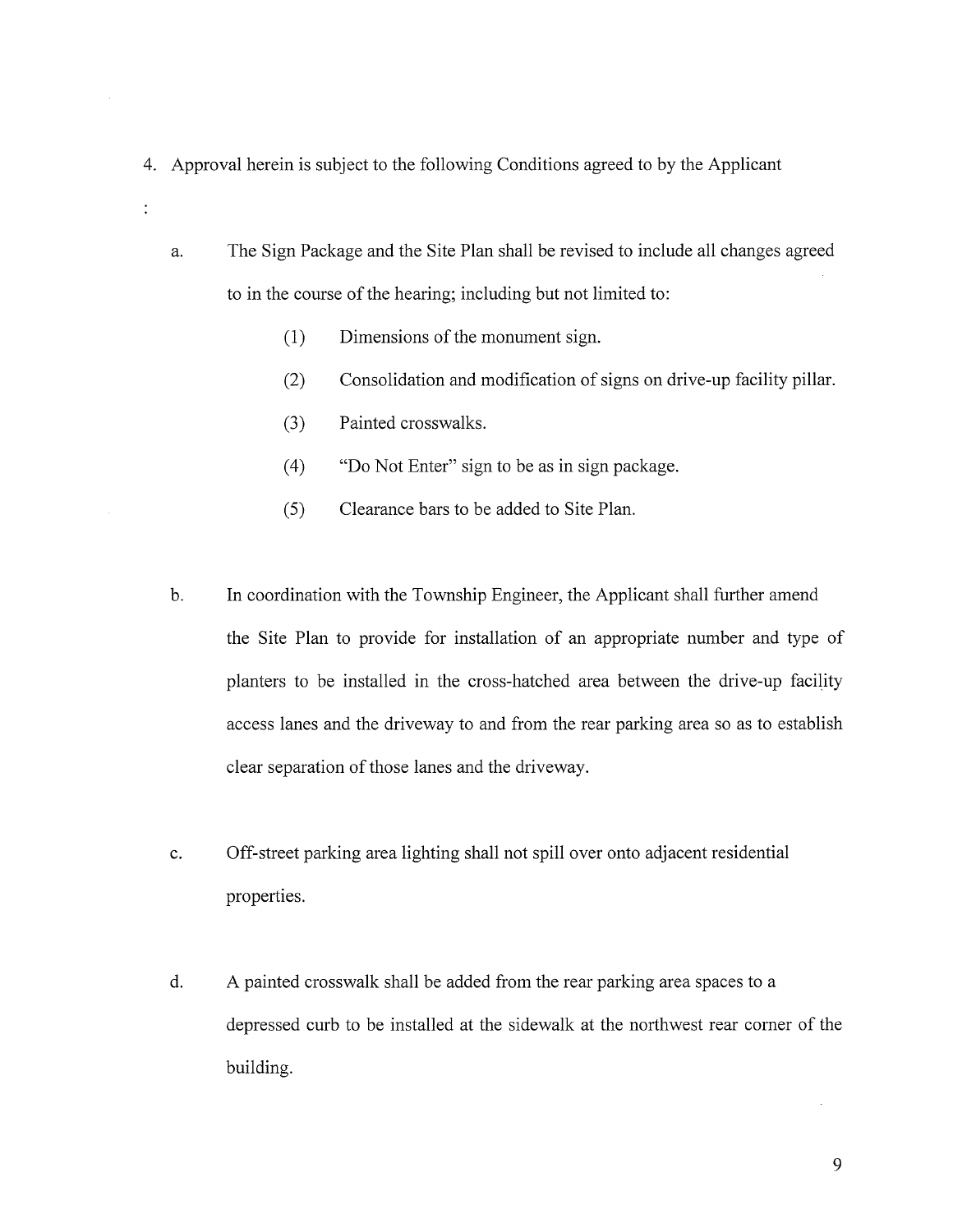- e. The terms and Conditions of the April 18, 2017 Resolution of the Minor Subdivision/Site Plan Committee in Application No. 2017-13-MS applicable to matters determined therein remain in full force and effect unless expressly in conflict with terms or conditions of this Resolution.
- f. The Board's Model Conditions of Approval Numbers 1, 3, 6, 8, 9, 10, 11, 13, <sup>18</sup> and 19 attached hereto are hereby incorporated herein.
- g. Conditions "a" and "b" above and Model Conditions of Approval Numbered 6, <sup>11</sup> and <sup>18</sup> are Conditions Precedent to be accomplished before issuance of any permits.
- h. Compliance with Model Condition of Approval Number <sup>19</sup> is <sup>a</sup> Condition Precedent to issuance of <sup>a</sup> Certificate of Occupancy.
- i. Condition "c" above and Model Condition of Approval Number <sup>9</sup> are Continuing Conditions.

NOW THEREFORE, for the reasons set forth herein and as stated on the record by the Members of the Planning Board of the Township of Livingston, and consistent with the proofs and testimony presented at the hearing, it is resolved that Preliminary and Final Site Plan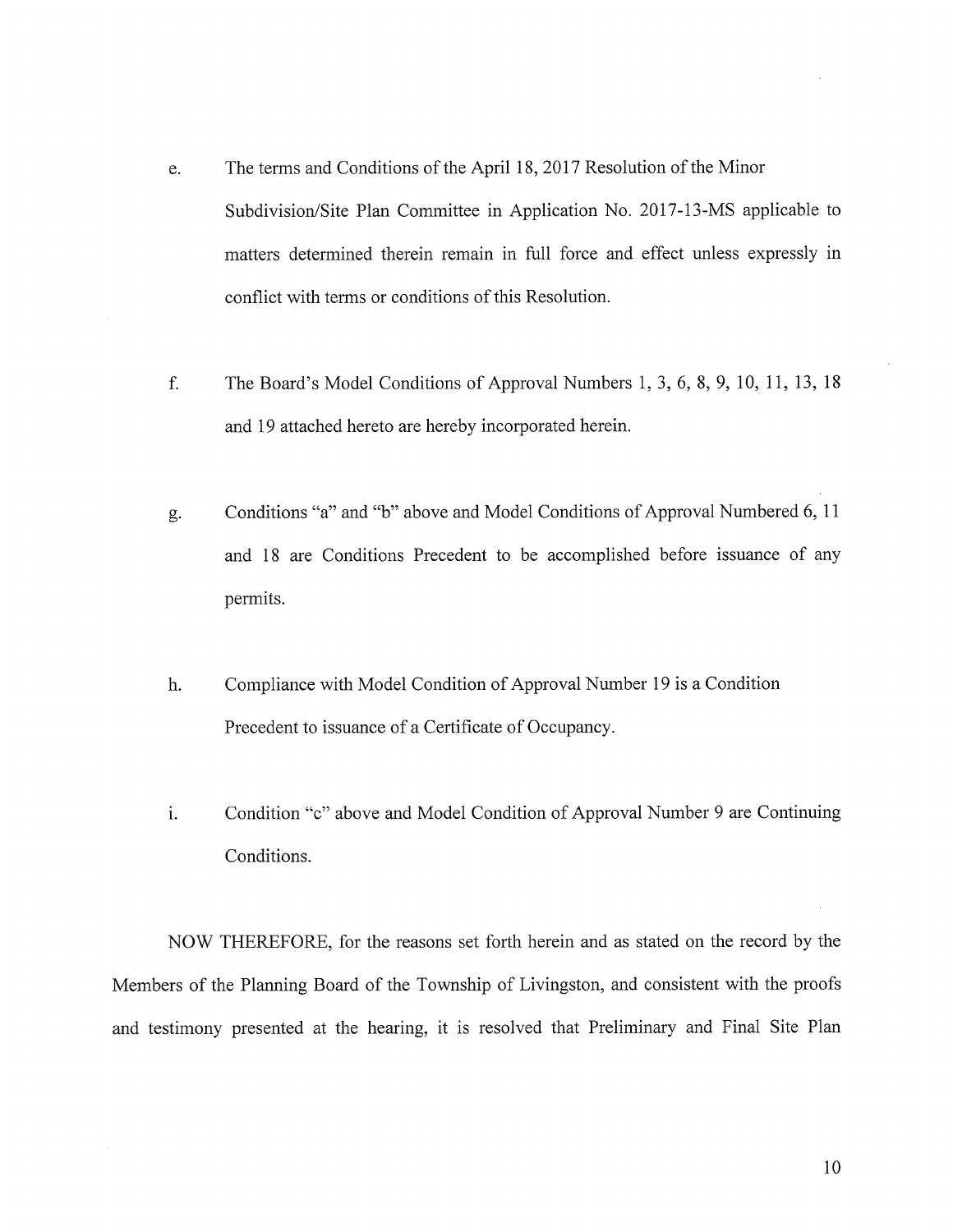approval for the Application, with variances, be and is hereby granted and approved, subject to the terms and conditions as set forth herein.

eter M. Klein, Chairman

This Resolution is <sup>a</sup> memorialization of the decision of the Planning Board of the Township of Livingston made August 8, 2017 wherein Board Members Dinar, Kalishman, Leopold, Ratner, Alternate No. <sup>1</sup> Rieber (in place and stead of Member Silverman, Alternate No. 2 Wishnew (in place and stead of Member Anthony), and Klein voted in favor of such Resolution; they being all of the Members then present.

SComutal

Jackie Coombs Hollis, Secretary Dated: September 12, 2017

## PLANNING BOARD, TOWNSHIP OF LIVINGSTON

Model Conditions of Approval (As Amended through February 12, 2013)

Every application turns on its own facts and is judged on its own merits. Listed below are models of conditions which may be considered "standard". A standard can be tailored to specific circumstances, and may not always apply. Other or additional conditions may be tailored for any application.

### 1. Architecture

a. Rooftop ancillary structures and equipment (other than alternative small energy systems and communications equipment) shall be screened by material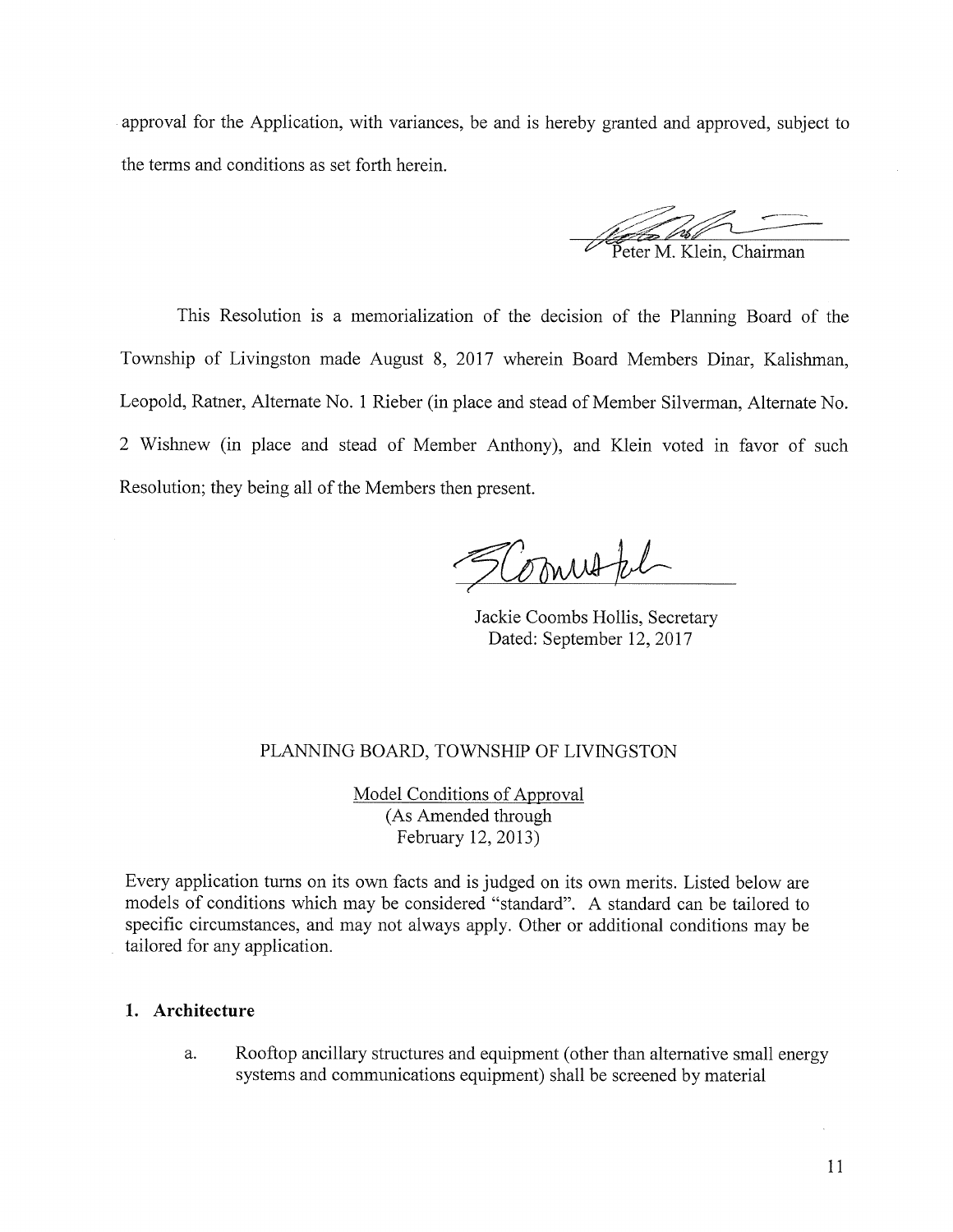Improvement Standards or the Township's Stormwater Control Ordinance, or both, as applicable, shall be prepared by Applicant and shall have received the approval of the Township Engineer prior to issuance of any construction permit. Any future revisions to the maintenance plan shall not become effective until the Township Engineer's approval shall have been obtained.

d. Unless maintenance of the basin is assumed by the Township or a public agency as its direct responsibility, (1) the maintenance plan and any future revisions of it shall be recorded upon the deed of record for the property in terms approved in advance by both the Board Attorney and the Township Attorney; and, (2) the Applicant shall provide a performance bond for such maintenance, including landscaping and cleanliness.

## 6. Final Plans

Prior to the issuance of any Township permit for demolition of any structure, preparation of the Site, or construction of any improvement:

- a. The full text of all of the conditions of this approval, and all plan changes agreed to in the course of the hearing, shall be set out on final plans submitted to the Construction Official, the Township Engineer and the Board Secretary; and
- b. Such final plans shall have been reviewed by the Board Secretary or the Board's Planning Consultant for determination of whether the plans conform to the Board's approvals and shall then have been signed by the Board Chairman, the Board Secretary and the Township Engineer.
- c. Such final plans shall comply with the Uniform Construction Code and the Barrier Free Subcode as then in force in the State of New Jersey. If, during performance of work pursuant to the Board's resolution and permits that have been issued, field conditions indicate need for change(s), such need shall be called to the attention of both the Construction Official and the Township Engineer for approval of any such change before it is implemented. If any such change is significant, permission to amend the Site Plan may have to be sought from the Planning Board. Until all requirements under approved plans and the Uniform Construction Code, including accessibility requirements, have been completed or bonded, any certificates of occupancy issued shall be temporary certificates only.

# 7. Flood Hazards

a. Insert on the final site plan and/or subdivision map a metes and bounds description of all flood hazard areas located on the Site.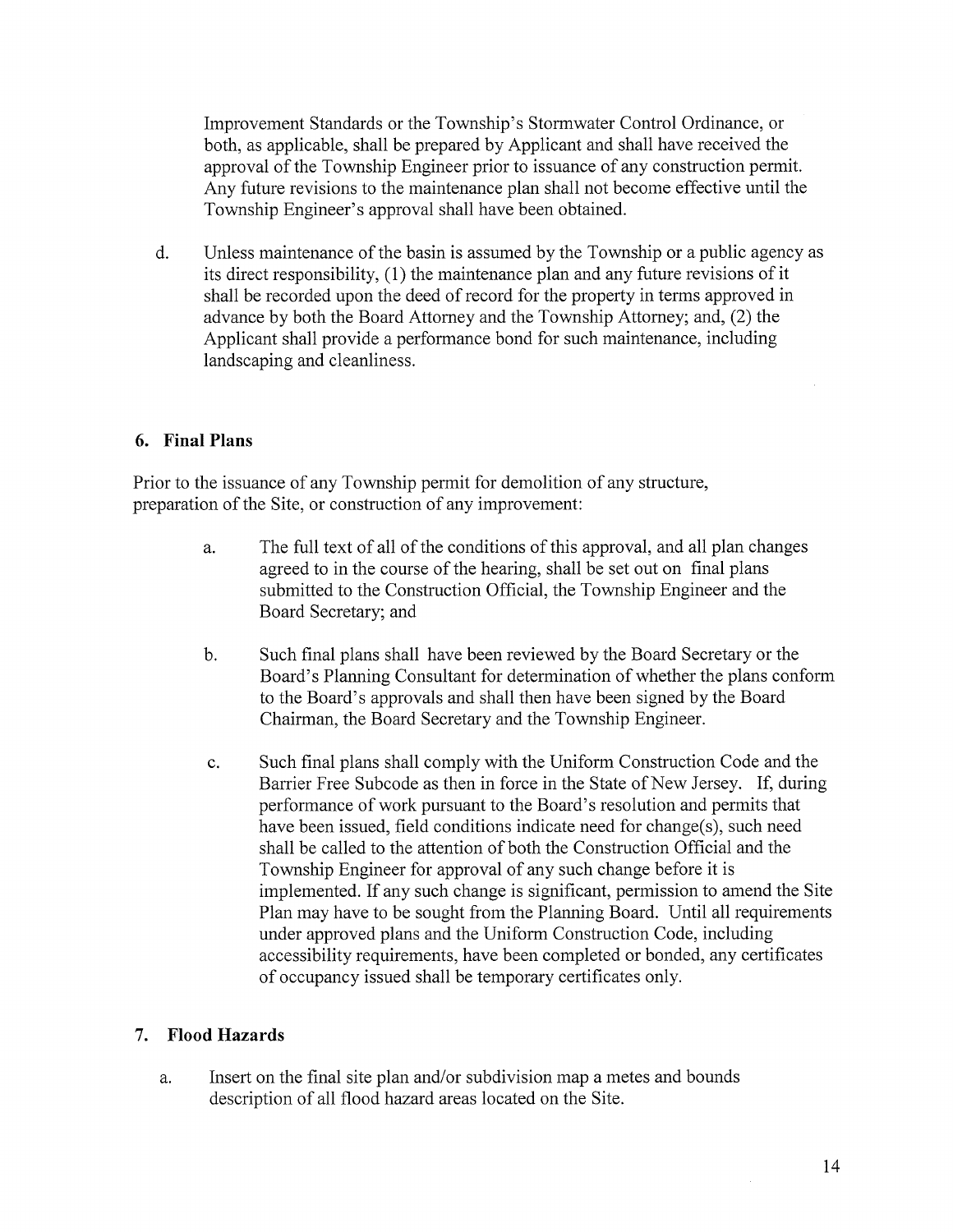b. Insert in all deeds for individual lots that contain or are adjacent to flood hazard areas, and on the preliminary and final subdivision maps or plats, the following covenant: "The lands designated herein contain flood hazard areas. There shall be no disturbance of any kind as to any flood hazard area unless permitted by N.J.D.E.P. pursuant to the Flood Hazard Control Act, N.J.S.A. 58:16A-50 et. seq. or superseding requirements."

# 8. Guarantees and Bonds

- a. The approval of this Application is subject to the posting, with terms acceptable to the Township Engineer, of any and all required performance guarantees, bonds, soil erosion and sediment control approvals, and any other requirements of Township ordinances prior to the issuance of any permits for commencement of site preparation or construction.
- b. This approval is also conditioned upon the Applicant's providing, prior to issuance of the first Certificate of Occupancy, a performance guarantee acceptable to the Township Engineer for any aspects of the approved landscaping or fencing that has not been completed by the time of issuance of such certificate.

# 9. Landscaping & Environmental Protection

- a. All deciduous trees planted shall have <sup>a</sup> caliper of not less than 2.5 inches measured at <sup>a</sup> height of 4.5 feet above ground level. All evergreen trees planted shall have <sup>a</sup> height of 6.0 to 8.0 feet.
- b. Street shade trees shall be planted as required by Township Code § 170-72 and shall not be included in the calculation of Replacement Trees required by the Trees Ordinance.
- c. Any tree or other planting installed in accordance with the plans which dies shall be replaced, within the current or next planting season, in kind and at the same size as it had reached at the time of death; except that if it died more than three years after planting its replacement need not be larger than the size it had reached three years after planting. The same replacement requirements shall apply to any tree or other planting installed in accordance with the plans if subsequently removed because of damage or disease.
- d. No tree existing on the Site at the time of filing of the application shall be removed unless removal is approved under the Trees Ordinance or by this Board. Every existing tree to be preserved shall be tagged and shall be shown on the Site Plan or Subdivision Plan. During site preparation and during construction, each such tree shall be protected by snow fencing or a more substantial means approved by the Construction Official. No soils, excavated materials, or any construction equipment or building materials, shall be stored or operated within a root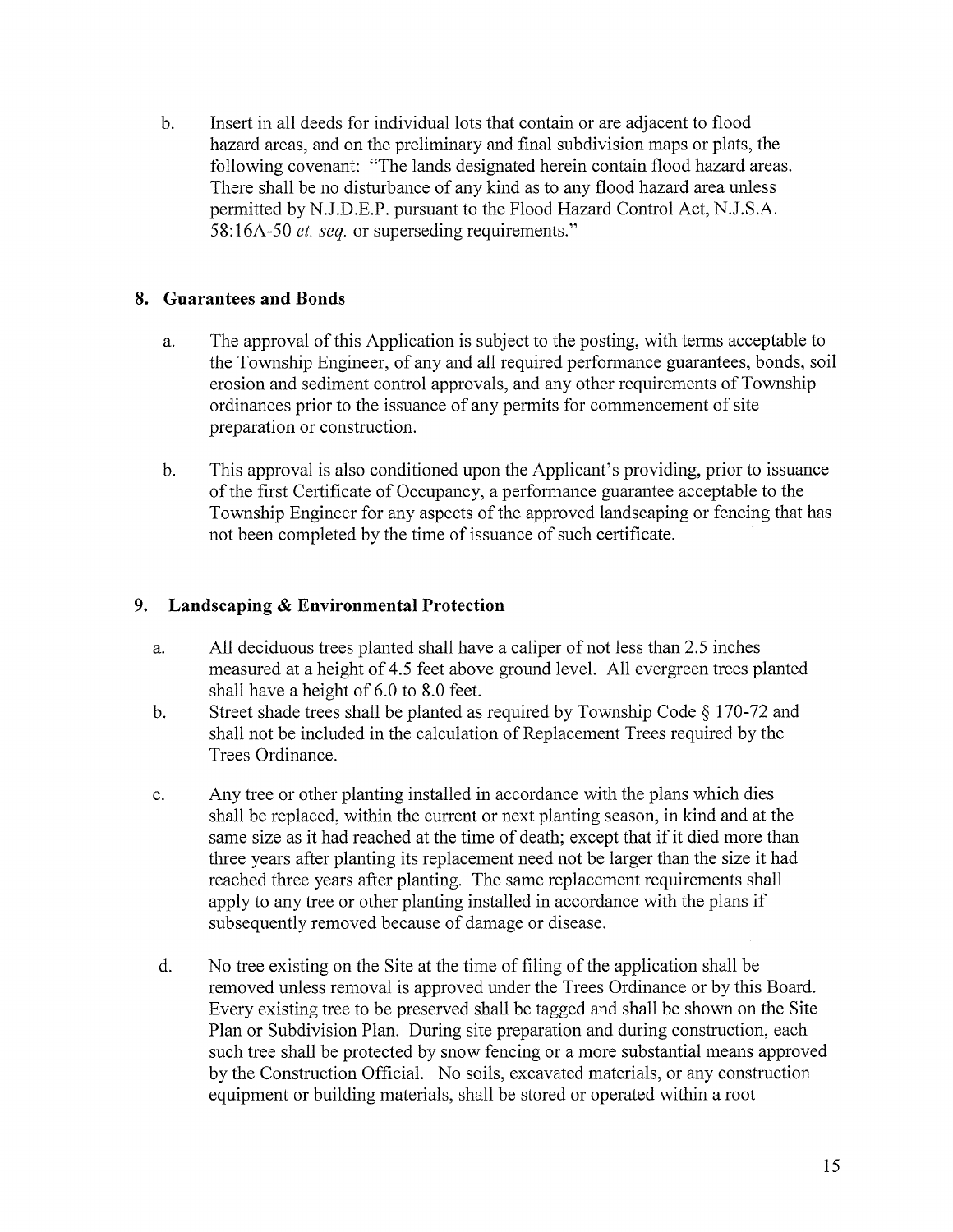protection zone that shall be the greater distance of (i) the crown drip line, or (ii) <sup>a</sup> distance equal to caliper multiplied by one (1) foot, (but never less than eight (8) feet from the trunk of <sup>a</sup> tree to be preserved), or anywhere else where such soil or materials can adversely affect the health of trees to be preserved. All work done within the root protection zone shall be accomplished with hand tools.

- e. The grade of land located within the root protection zone shall not be raised or lowered more than three (3) inches unless compensated for by welling or retaining wall methods; but in no event shall welling or retaining walls be installed less than eight (8) feet from the trunk of a tree.
- f. During site preparation or construction, no fuel storage, and no refueling, maintenance, repair or washdown of construction vehicles or equipment, shall occur within fifty (50) feet of any tree to be preserved.
- g. Any provision of the Trees Ordinance, Chapter 306 of the Code of the Township of Livingston, that establishes <sup>a</sup> conflicting standard or requirement shall control.
- h. No mulch shall be placed, or allowed to accumulate, within six inches of the trunk of any tree or shrub planted on the Site in compliance with this resolution. Mulch shall not be applied, or allowed to accumulate, elsewhere within the drip line of the tree or shrub to <sup>a</sup> depth in excess of four inches.

## 10. Noise

- a. No site preparation, demolition or construction activity shall be performed on the Site on Sundays, or before 7:30 a.m. or after 5:00 p.m. on weekdays, or before 9:00 a.m. or after 5:00 p.m. on Saturdays or federal holidays.
- b. All vehicles and motorized machinery operated on the Site shall be equipped with properly operating mufflers.
- c. No site preparation, demolition or construction activity (other than authorized blasting) shall produce, at the property line, (i) continuous airborne sound at a sound level in excess of 65 dBa, or which has an octave band sound pressure level in decibels which exceeds the standards provided in 32 N.J.R. 2230 et. seq., or (ii) impulsive sound in air which has <sup>a</sup> peak sound pressure level in excess of 80 decibels, or (iii) impulsive sound in air which repeats more than four times in any hour and has <sup>a</sup> peak sound pressure level in excess of 50 decibels.
- d. Relief from these noise conditions may be permitted, temporarily, by the Township Engineer upon his finding that a circumstance constituting an emergency exists and necessitates such permission.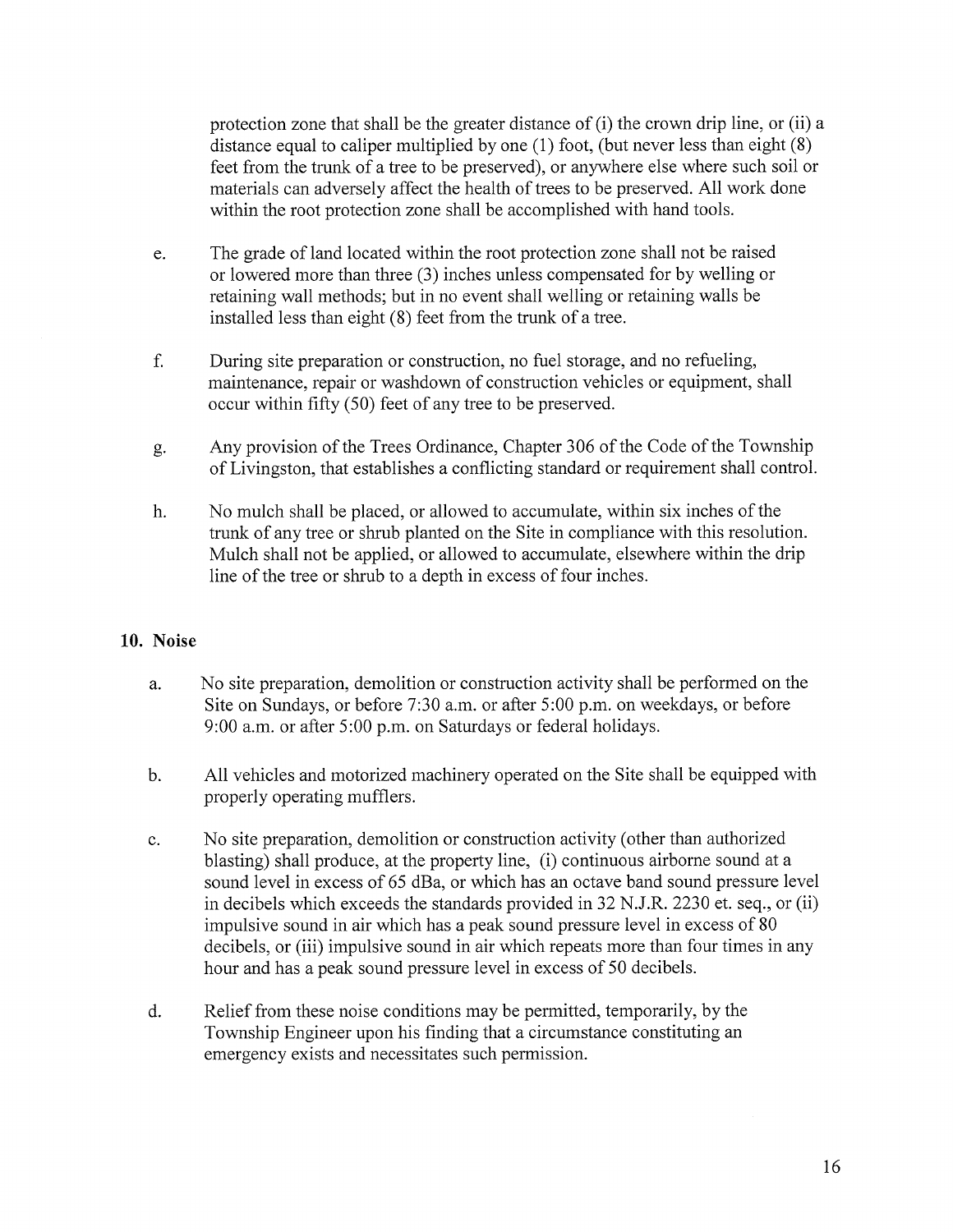# 11. Other Governmental Approvals

- a. Applicant shall comply with all applicable Federal, State and local laws and regulations and obtain any other governmental approvals required for implementation of this application as approved. If any other governmental agency or authority grants <sup>a</sup> waiver of or variance from any law, rule or regulation, or imposes any condition or requirement, which affects this approval or any of the conditions contained herein, then this Board shall have the right to review such action as it relates to this Board's approval or conditions and to modify, amend or revoke its approval and/or conditions.
- b. No Township permit for demolition of any structure, or preparation of the Site or construction of any improvement shall be issued until proof of request for such required approvals and any action thereupon, shall have been presented to the Construction Official and the Board Secretary by the Applicant.

# 12. Paving and Sidewalks

- a. Applicant shall install the top course of street paving:
	- (1) For residential development not later than the earlier of three (3) years after the issuance of the first Certificate of Occupancy or three (3) months after fifty percent (50%) of residential units have received Certificates of Occupancy.
	- (2) For non-residential or mixed-use development, prior to issuance of the first Certificate of Occupancy.

b. All manholes, catch basins, and driveway curbs shall be ramped until the top course of street paving has been installed.

c. All sidewalks shall be constructed of concrete or of non-asphalt payers and shall be not less than four feet wide in a residence district or five feet wide in the Business Improvement District. Existing sidewalks that do not meet prior Township Code requirements shall be replaced to the standard for the new sidewalks.

## 13. Signs

The Board retains jurisdiction over any and all signs until the final Certificate of Occupancy has been issued.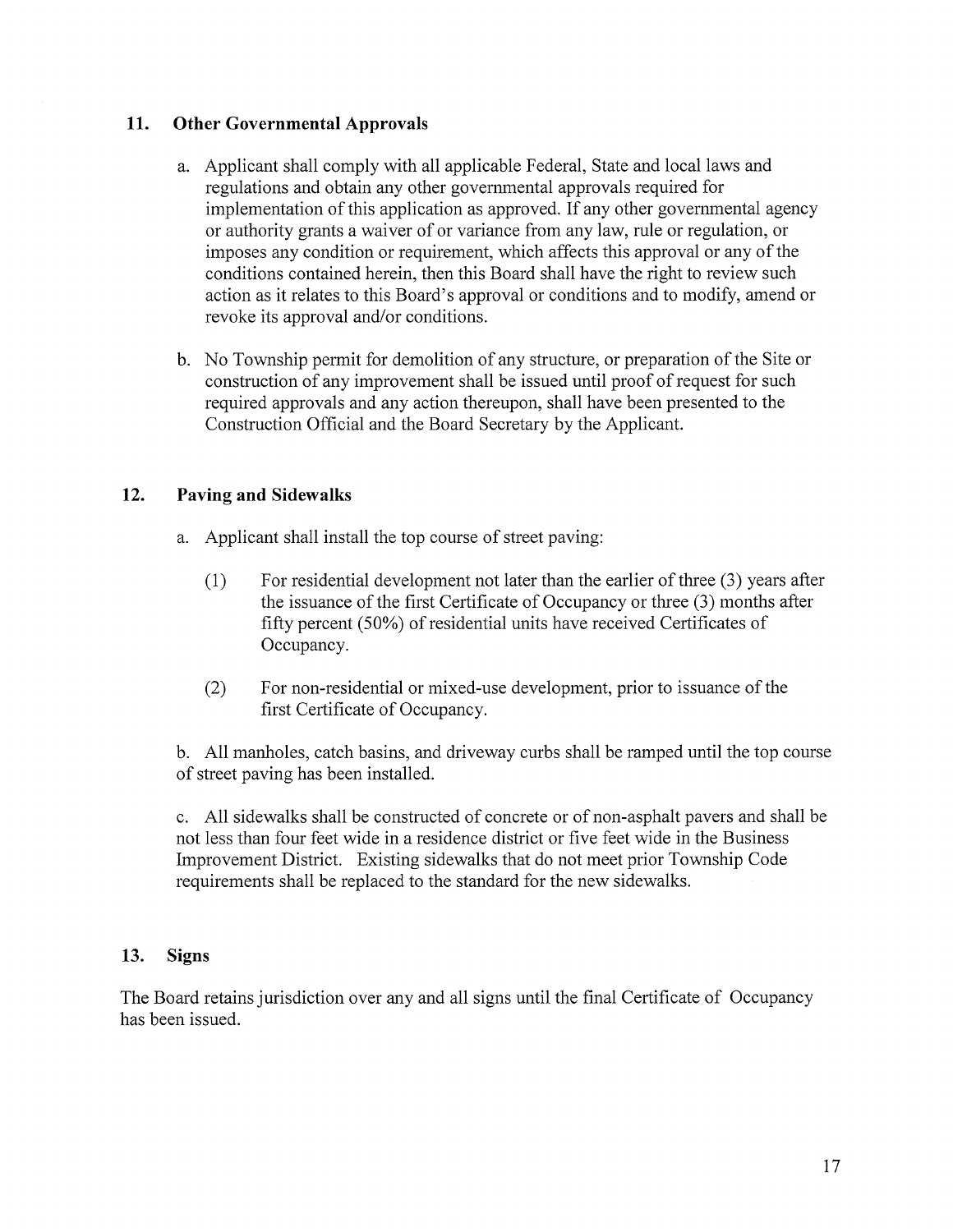## 14. Traffic and Parking Safety and Enforcement

- a. At the time of applying for <sup>a</sup> building permit the Applicant shall submit proof of having filed a written request pursuant to, and in accordance with, N.J.S.A. 39:5A-1, requesting that N.J.S.A. 39:1-1 *et seq.* be made applicable to the roads, streets, driveways, parking areas, etc. within the Site. The Applicant shall provide proof of the governmental action on such request to the Construction Official prior to issuance of the final Certificate of Occupancy.
- b. Lines of sight established for entrance and exit driveways of the Site shall be shown on the as-built site plans, and no structures, trees or plants that would interfere with such lines of sight shall be permitted at any time.
- c. All traffic and parking provisions in the approved site plans or otherwise required by the Board's resolution shall be accomplished prior to issuance of the first Certificate of Occupancy.
- d. The Applicant shall comply with State law and applicable Township ordinances regarding handicapped parking and shall maintain such spaces and all the traffic and parking signage and markings on the Site in good order and repair.

# 15. Utilities for Site Plans and Major Subdivisions

Applicant shall construct all utilities underground as required by law, and shall submit to the Engineering Department a written instrument from each serving utility evidencing full compliance with this condition and with Township Code §170-73.A.(17) before issuance of any Certificate of Occupancy.

# 16. Wetlands

- a. Applicant shall insert on the final subdivision map and/or site plan a metes and bounds description of all wetlands, wetlands transition areas, and buffers on the Site.
- b. Where applicable, each deed for a lot, and the subdivision plat, shall contain the following language: "The lands designated herein contain wetlands and wetlands transition areas. There shall be no disturbance of any kind as to any wetlands or wetlands transition areas unless permitted by N.J.D.E.P. pursuant to law, and Best Management Practices (as defined in N.J.A.C. 7:7A-1 .4 or superseding requirements) for prevention or reduction of adverse impacts upon or pollution of wetlands, wetlands transition areas and buffers shall be followed at all times. This restrictive covenant shall run with the land and be binding upon the grantees, their heirs and successors and assigns.